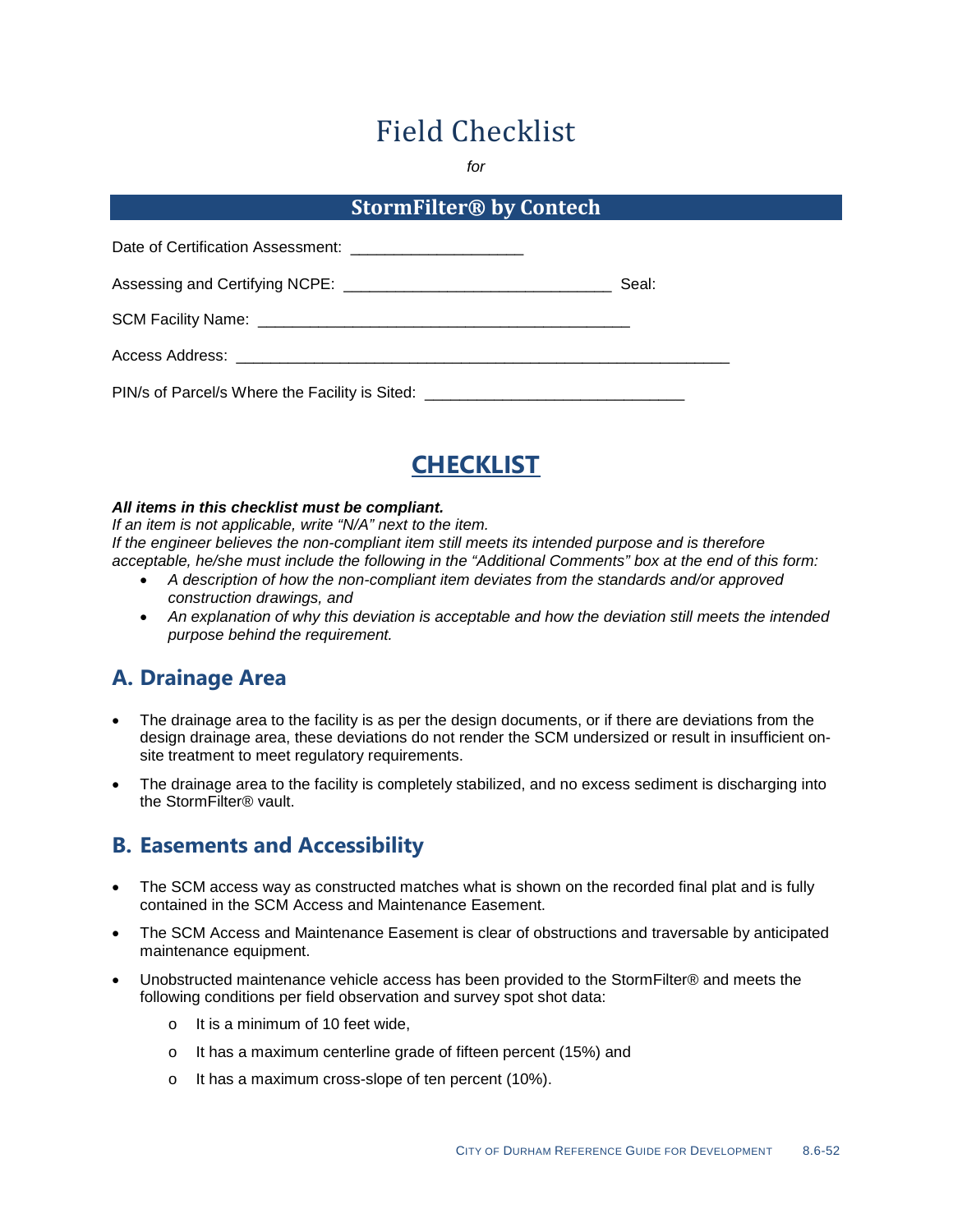- Unless it has been surfaced with gravel, asphalt, concrete, etc., in accordance with approved construction drawings, 85% of the SCM Access and Maintenance Easement has achieved a healthy stand of grass.
- Access into the control structure and the StormFilter® vault has been provided in accordance with the construction drawings.

## **C. StormFilter® Vault**

- A sediment sump with minimum dimensions of 4' diameter by 2' deep has been constructed prior to the vault in accordance with the approved construction drawings.
- A StormFilter® vault of the correct dimensions has been installed in accordance with the approved construction drawings.
- The foundational support for and the backfill around the structure have been placed in accordance with the construction drawings.
- The correct number of StormFilter® cartridges has been installed in accordance with the approved construction drawings.
- The StormFilter® cartridges installed are of the correct height per the approved construction drawings.
- A sealed overflow assembly has been installed in accordance with the approved construction drawings.
- There is no sediment in the StormFilter® vault.
- All piping into and out of the StormFilter® vault is reinforced concrete pipe.
- The diameter of the principal spillway pipe (PSP) is
- Based on a visual inspection, it appears that the joints of the pipes into and out of the vault have been acceptably "homed", and there is no evidence that any joint is leaking.
- A letter from Contech has been provided certifying that:
	- The correct size restrictor disc has been installed in order to achieve the design flow rate of 1 GPM/ft2 of media surface (restrictor disc is purple for 1 GPM/ft2).
	- The correct StormFilter® media has been installed in accordance with the approved construction drawings (white cartridge cap for perlite, blue cartridge cap for PhosphoSorb®.
	- **The letter includes the date, and project name and address.**
- Any flow splitters or bypass systems have been constructed in accordance with the approved construction drawings.
- The filter has been **observed** by the certifying engineer on \_\_\_\_\_\_\_\_\_\_\_\_\_\_\_\_ [fill in date] to draw down the runoff from the first inch of rainfall (minimum) in a manner consistent with that specified in the approved construction drawings.

# **D. Outfall Structure and Outfall Area**

- The outfall structure (if not tied into the existing stormwater drainage system) is constructed of reinforced concrete and has been constructed in accordance with the approved construction drawings.
- The outfall piping is constructed of reinforced concrete and has been constructed in accordance with the approved construction drawings.